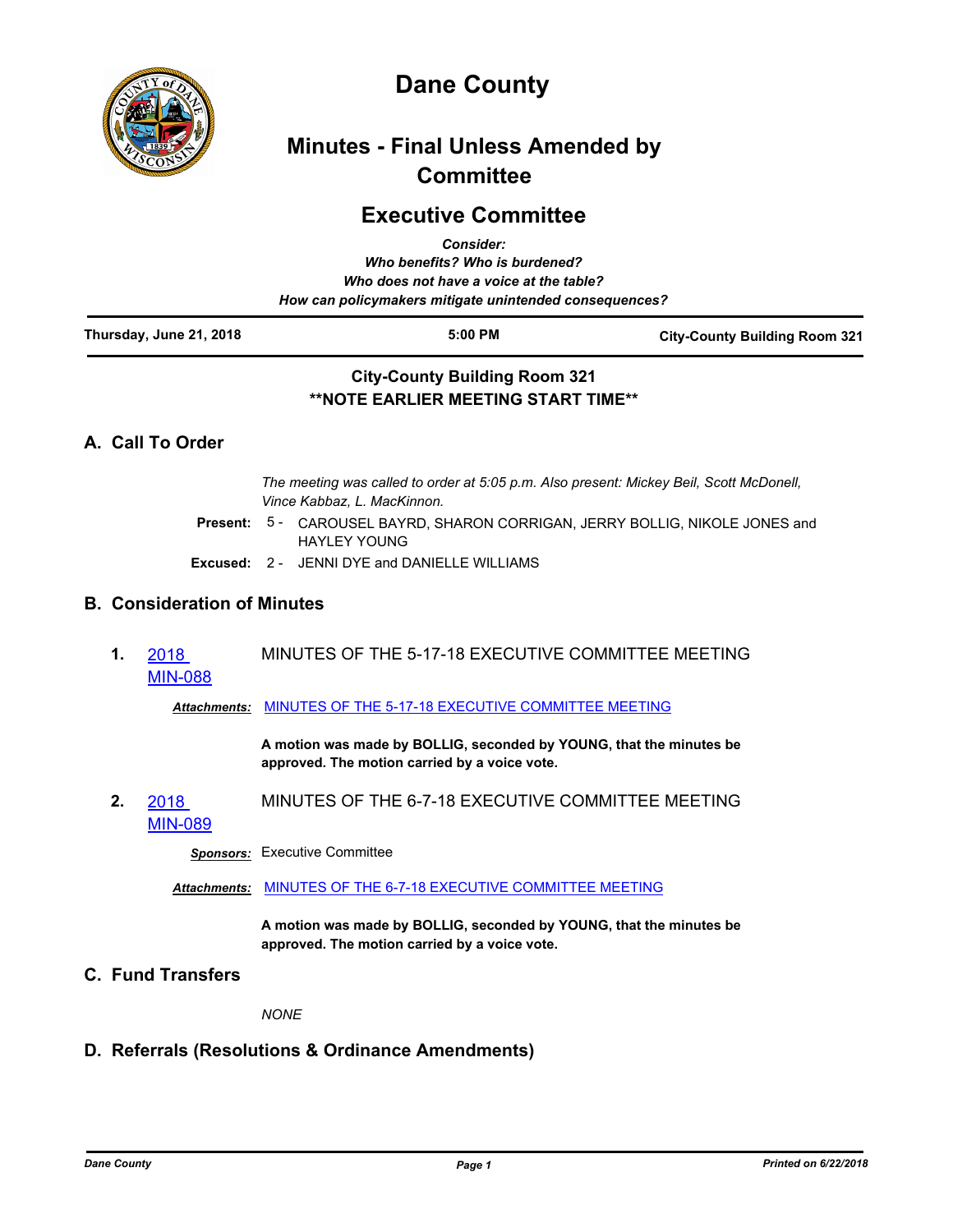## **1.** [2018 OA-005](http://dane.legistar.com/gateway.aspx?m=l&id=/matter.aspx?key=13016) AMENDING CHAPTER 6 OF THE DANE COUNTY CODE OF ORDINANCES, REGARDING FILLING OF VACANCY IN THE OFFICE OF COUNTY SUPERVISOR OCCURING DURING A TERM

*Sponsors:* CORRIGAN

#### *Attachments:* [2018 OA-005](http://dane.legistar.com/gateway.aspx?M=F&ID=ad43018c-8fdc-459d-898f-2f39da448aab.pdf)

**A motion was made by BAYRD, seconded by BOLLIG, that the ordinance amendment be recommended for approval. The motion carried by a voice vote.**

**2.** 2018 [RES-064](http://dane.legistar.com/gateway.aspx?m=l&id=/matter.aspx?key=12941) REFERENDUM ON LEGALIZING CANNABIS

> *Sponsors:* CHAWLA, PERTL, BUCKINGHAM, DANNER, DOWNING, EICHER, ERICKSON, KILMER, KNOLL, KRAUSE, MILES, NELSON, PETERS, RITT, SALOV, SCHAUER, STUBBS, VELDRAN, WEGLEITNER and YOUNG

#### *Attachments:* [2018 RES-064](http://dane.legistar.com/gateway.aspx?M=F&ID=94b4ead1-f696-4cc2-a9e2-4600fd2b0487.pdf)

*PUBLIC COMMENT: Speaking in favor of 2018 Res-064*

*Vince Kabbaz, representing Wisconsin Hemp Farmers and Manufacturers Association Inc. (unpaid), 2000 Engel Street #102, Monona, WI 53713*

*- Sup. Bayrd indicated that she supports this resolution but that the reason she did not sign on as a sponsor is that she would like to see language and focus on retroactively addressing cannabis convictions and records.*

**A motion was made by YOUNG, seconded by BOLLIG, that the resolution be recommended for approval. The motion carried by a voice vote.**

#### **3.** 2018 [RES-090](http://dane.legistar.com/gateway.aspx?m=l&id=/matter.aspx?key=13006) COUNTY EXECUTIVE APPOINTMENTS

#### *Sponsors:* CORRIGAN

#### *Attachments:* [2018 RES 090](http://dane.legistar.com/gateway.aspx?M=F&ID=56aa1ee5-fc42-4bef-b01a-eeb39a6a826e.pdf)

*The resolution was amended as follows:*

*"Strike Lines 90-91, 140-141, and 148-150" to reflect that supervisors Kilmer, Knoll, and Clausius are unable to accept their appointments to Lakes and Watershed Commission, Dane County Library Board, and Dane County EMS Commission, respectively.*

**A motion was made by BOLLIG, seconded by BAYRD, that the resolution be amended as follows:**

**"Strike Lines 90-91, 140-141, and 148-150" to reflect that supervisors Kilmer, Knoll, and Clausius are unable to accept their appointments to Lakes and Watershed Commission, Dane County Library Board, and Dane County EMS Commission, respectively. The motion carried by a voice vote.**

**A motion was made by JONES, seconded by YOUNG, that the resolution be recommended for approval as amended. The motion carried by a voice vote.**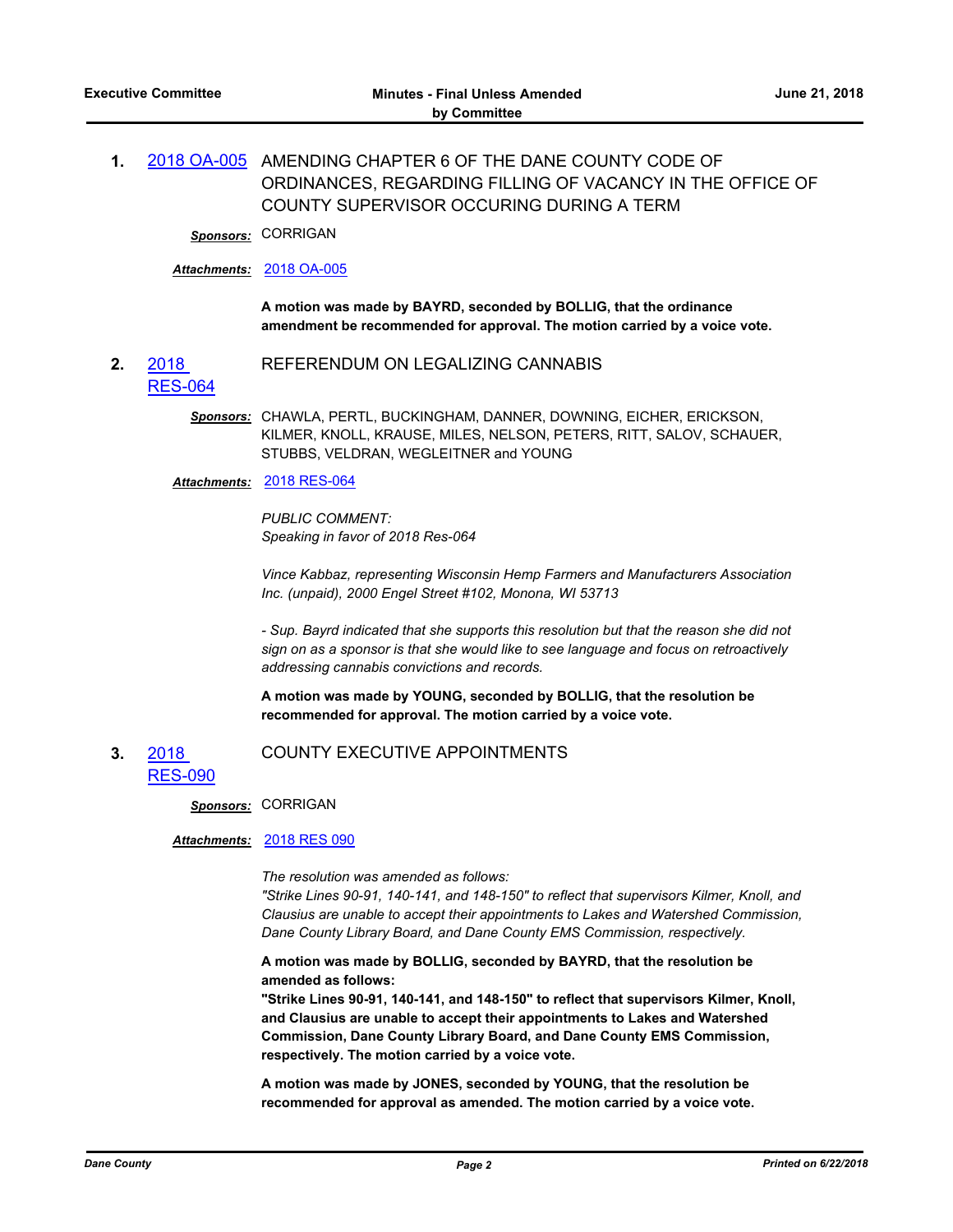- **4.** 2018 [RES-091](http://dane.legistar.com/gateway.aspx?m=l&id=/matter.aspx?key=13007) REFERENDUM ON DARK STORE TAX LOOPHOLES
	- *Sponsors:* NELSON, BAYRD, BOLLIG, BUCKINGHAM, CHAWLA, CHENOWETH, CLAUSIUS, DANNER, DOWNING, DYE, EICHER, ERICKSON, GILLIS, JONES, KILMER, KOLAR, KRAUSE, LEVIN, McCARVILLE, MILES, PERTL, PETERS, RIPP, RITT, RUSK, SALOV, SCHAUER, SCHWELLENBACH, STUBBS, VELDRAN, WEGLEITNER, WILLIAMS and YOUNG

*Attachments:* [2018 RES-091](http://dane.legistar.com/gateway.aspx?M=F&ID=5fa5b7e7-6bd0-4f44-a0bb-e6144889532b.pdf)

**A motion was made by YOUNG, seconded by JONES, that the resolution be recommended for approval. The motion carried by a voice vote.**

#### **E. Items Requiring Committee Action**

*NONE*

**F. Presentations**

*NONE*

**G. Reports to Committee**

*NONE*

#### **H. Future Meeting Items and Dates**

#### **I. Public Comment on Items not on the Agenda**

*NONE*

#### **J. Such Other Business as Allowed by Law**

*NONE*

#### **K. Adjourn**

**A motion was made by BOLLIG, seconded by JONES, that the meeting be adjourned. The motion carried by a voice vote.**

**The meeting adjourned at 5:25 p.m.**